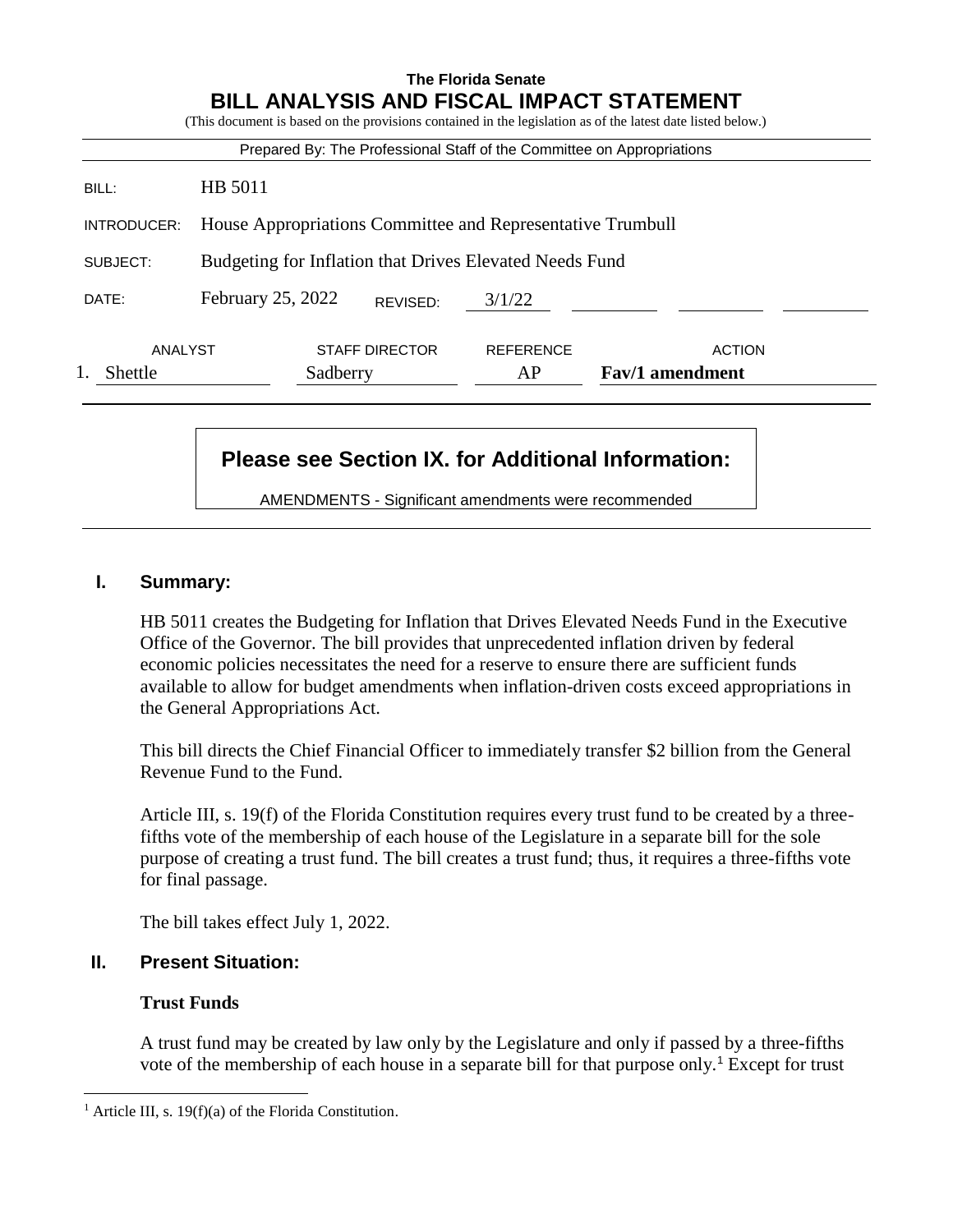funds being re-created by the Legislature, each trust fund must be created by statutory language that specifies at least the following:

- The name of the trust fund.
- The agency or branch of state government responsible for administering the trust fund.
- The requirements or purposes that the trust fund is established to meet.
- The sources of moneys to be credited to the trust fund or specific sources of receipts to be deposited in the trust fund.<sup>2</sup>

Pursuant to art. III, s. 19(f)(2) of the Florida Constitution, state trust funds must terminate not more than four years after the effective date of the act authorizing the initial creation of the trust fund. However, the Legislature may set a shorter period for which any trust fund is authorized.

#### **Review of Trust Funds**

Prior to the regular session of the Legislature immediately preceding the date on which any executive or judicial branch trust fund is scheduled to be terminated, the agency responsible for the administration of the trust fund and the Governor, for executive branch trust funds, or the Chief Justice, for judicial branch trust funds, must recommend to the Legislature whether a trust fund should be terminated or re-created.<sup>3</sup> Each recommendation must be based on a review of the purpose and use of the trust fund and a determination of whether the trust fund will continue to be necessary. A recommendation to re-create the trust fund may include suggested modifications to the purpose, sources of receipts, and allowable expenditures for the trust fund.<sup>4</sup>

If the trust fund is terminated, all cash balances and income of the trust fund are deposited into the General Revenue Fund.<sup>5</sup> The agency or Chief Justice pays the outstanding debts of the trust fund, and the Chief Financial Officer closes out and removes the trust fund from the state financial systems.<sup>6</sup>

#### **Inflation**

Inflation is, essentially, an increase in prices and a corresponding fall in the purchasing value of money. The United States is currently experiencing a period of heightened inflation. Economists point to a variety of factors when inflation rises, but often cite the following as factors that cause inflation – increased money supply, increased consumer spending leading to product scarcity, and supply chain issues, including gasoline costs due to limited oil production. Florida has a consensus estimating conference process that produces economic, demographic, resourcedemand and revenue forecasts specifically designed to assist in the planning and budgeting process.<sup>7</sup> There are a total of ten consensus estimating conferences, including the Economic Estimating Conference.<sup>8</sup> The Economic Estimating Conference last met on December 10, 2021, to update the national economic forecast which includes a forecast of the Consumer Price Index

4 *Id*.

 $\overline{a}$ 

<sup>&</sup>lt;sup>2</sup> Section 215.3207, F.S.

<sup>3</sup> Section 215.3206(1), F.S.

<sup>5</sup> Section 215.3206(2), F.S.

<sup>6</sup> *Id*.

<sup>7</sup> Sections 216.133, 216.134, 216.135 and 216.136, F.S.

<sup>8</sup> Section 216.136(1), F.S.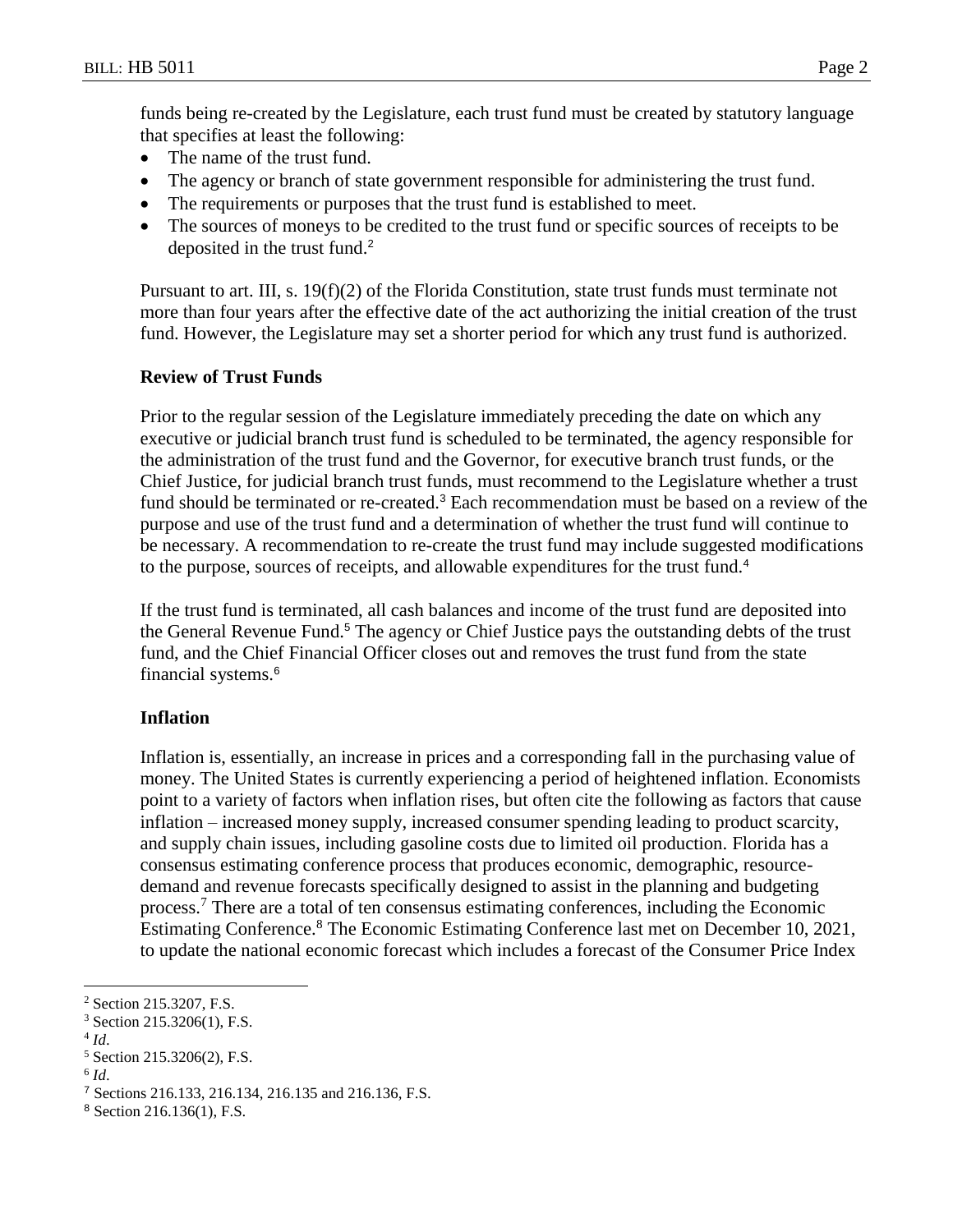(CPI). The CPI is a measure of the average change in prices over time in a fixed market basket of goods and services. At that meeting, the conference made a significant upward revision to its CPI forecast from 3.46 percent to 5.38 percent for FY 2021-22.<sup>9</sup>

## **Budget Amendments**

The General Appropriations Act (GAA) and any other act containing appropriations is considered the original approved operating budget for operational and fixed capital expenditures.<sup>10</sup> To allow for some flexibility, Florida law specifies a process to allow for budget amendments to occur after the GAA becomes law. Amendments to the original operating budget can be made upon request through the Executive Office of the Governor, or through the Chief Justice of the Florida Supreme Court for amendments from the judicial branch, and the Legislative Budget Commission (LBC).<sup>11</sup>

Amendments to an agency's operating budget must comply with certain guidelines in order to be approved.<sup>12</sup> Generally, budget amendments must be consistent with legislative policy and intent. If an amendment involves a trust fund, there must be adequate and appropriate revenues available in the trust fund and the amendment must be consistent with the laws authorizing such trust fund and the laws relating to the use of the trust fund. A budget amendment must include a written description of the purpose of the proposed change, an indication of why interim budget action is necessary, and the intended recipient of any funds for contracted services.<sup>13</sup>

Budget amendments are prohibited which:<sup>14</sup>

- Restore items vetoed by the Governor;
- Initiate or commence a new program or a fixed capital outlay project or eliminate an existing program;
- Restore budget reductions which were taken after a deficit was determined to have occurred and actions were taken to reduce approved operating budgets;
- Provide funding or increase funding for any issue which was requested by an agency in their budget request which were not funded by the Legislature or that were funded at a lower level than requested;
- Provide a net increase in General Revenue Fund appropriations;
- Transfer budget between state agencies without specific statutory authorization to do so;
- Provide general salary increases which the Legislature has not authorized in the GAA;
- Would allow the use of fixed capital outlay appropriations for any other purpose; or
- Conflict with any provision of law.

 $\overline{a}$ <sup>9</sup> *See* National Economic Estimating Conference Long-Run Tables, December 10, 2021, at:

<http://edr.state.fl.us/Content/conferences/useconomic/LongRunTables.pdf>Note that the forecast includes a number of different indices related to prices in addition to CPI, all of which had significant upward revisions for FY 2021-22. *See* pp. 11-12.

 $10$  Section 216.181(1), F.S.

<sup>&</sup>lt;sup>11</sup> Sections 216.181 and 216.292, F.S.

<sup>12</sup> *See* s. 216.181, F.S.

<sup>13</sup> Section 216.181(2), F.S.

<sup>14</sup> Sections 216.181(2), 216.221(11), and 216.292(1), F.S.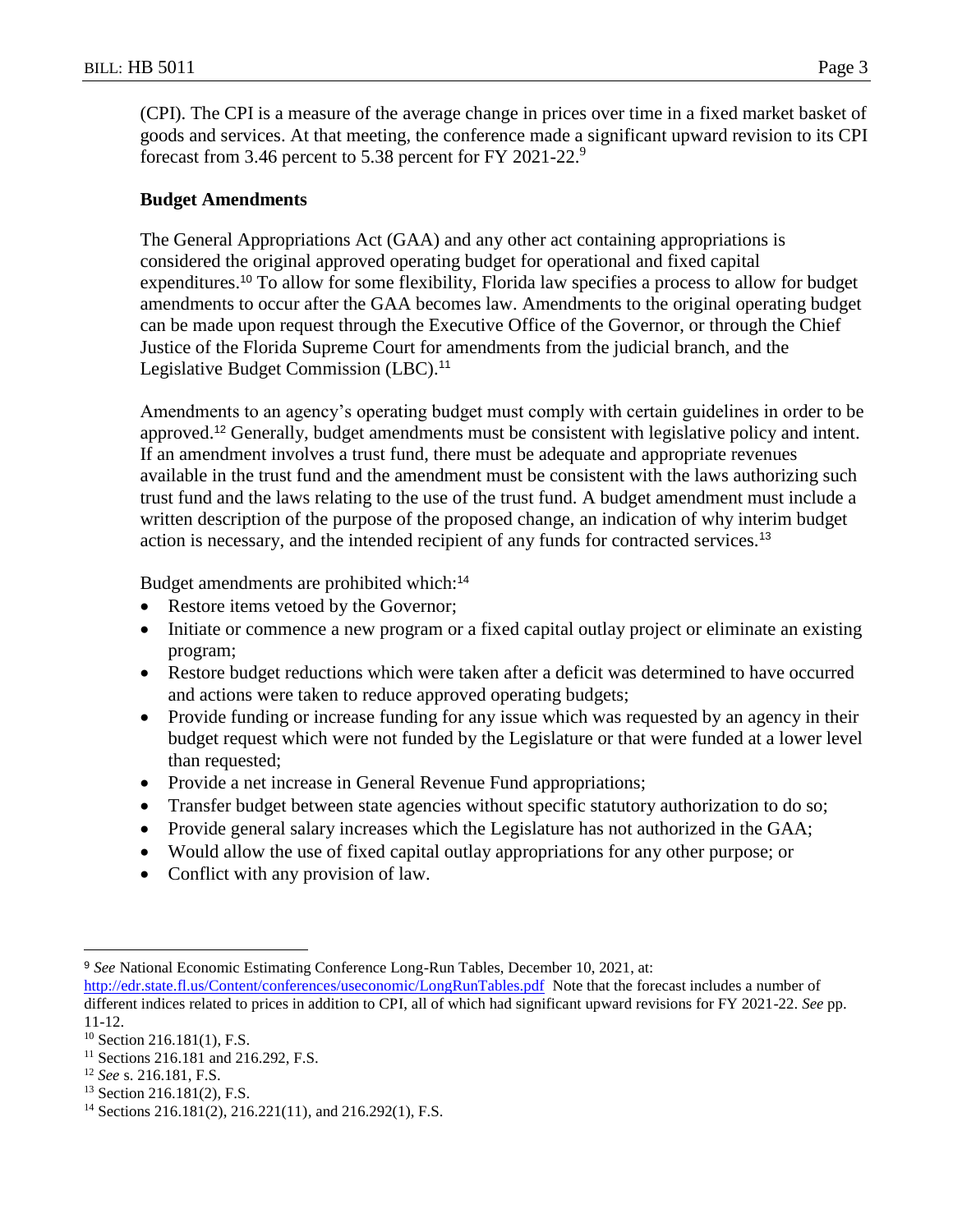All amendments to original approved operating budgets, regardless of funding source, are subject to the notice and objection procedures in s. 216.177, F.S.<sup>15</sup> Generally, Florida law requires the Executive Office of the Governor or the Chief Justice of the Florida Supreme Court to provide notice of a proposed budget amendment to the chair and vice chair of the LBC in writing, at least 14 days prior to the budget action, unless a shorter period is approved in writing by the chair and vice chair or a different period is specified in law.<sup>16</sup>

#### **III. Effect of Proposed Changes:**

The bill creates the Budgeting for Inflation that Drives Elevated Needs Fund within the Executive Office of the Governor. The bill provides that the legislature recognizes that federal economic policies have resulted in unprecedented inflation, and that Florida must take action to ensure there is a sufficient source of funds to provide flexibility for budget amendments necessary to offset inflation spikes. Budget amendments which are in excess of \$1 million will require approval by the LBC pursuant to s. 216.181(11)(b), F.S.

The bill directs the Chief Financial Officer to immediately transfer \$2 billion from the General Revenue Fund to the Fund.

The bill specifies that the Budgeting for Inflation that Drives Elevated Needs Fund must be terminated on July 1, 2026, unless terminated sooner. Before its scheduled termination, the bill requires the trust fund to be reviewed.

The bill takes effect July 1, 2022.

#### **IV. Constitutional Issues:**

A. Municipality/County Mandates Restrictions:

None.

B. Public Records/Open Meetings Issues:

None.

C. Trust Funds Restrictions:

None.

D. State Tax or Fee Increases:

None.

 $\overline{a}$ 

<sup>15</sup> Section 216.181(3), F.S.

<sup>16</sup> Section 216.177(2)(a), F.S.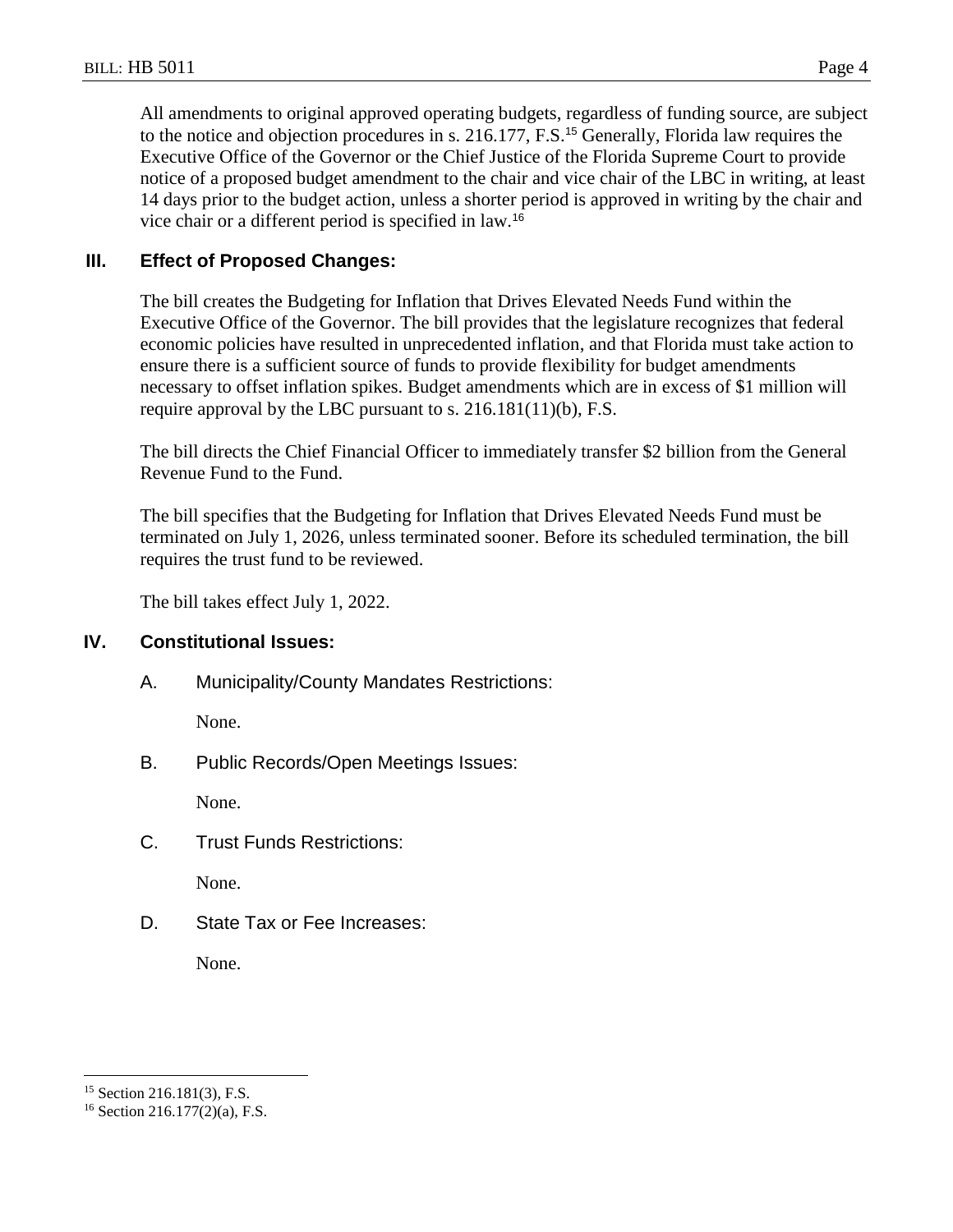## E. Other Constitutional Issues:

Article III, s. 19(f) of the State Constitution requires all newly created trust funds to terminate not more than four years after the initial creation of the fund. In addition, the State Constitution requires a newly created or re-created trust fund to be adopted by three-fifths vote of the membership of each house of the Legislature in a separate bill for the sole purpose of creating or re-creating the fund. This bill creates a trust fund; thus, it requires a three-fifths vote on final passage.

## **V. Fiscal Impact Statement:**

A. Tax/Fee Issues:

None.

B. Private Sector Impact:

None.

C. Government Sector Impact:

This bill directs the Chief Financial Officer to immediately transfer \$2 billion from the General Revenue Fund.

#### **VI. Technical Deficiencies:**

None.

#### **VII. Related Issues:**

None.

## **VIII. Statutes Affected:**

This bill creates section 216.1813 of the Florida Statutes.

#### **IX. Additional Information:**

A. Committee Substitute – Statement of Changes: (Summarizing differences between the Committee Substitute and the prior version of the bill.)

None.

B. Amendments:

#### **Barcode 147946 by Appropriations on February 28, 2022:**

The amendment changes the name of the trust fund from the Budgeting for Inflation that